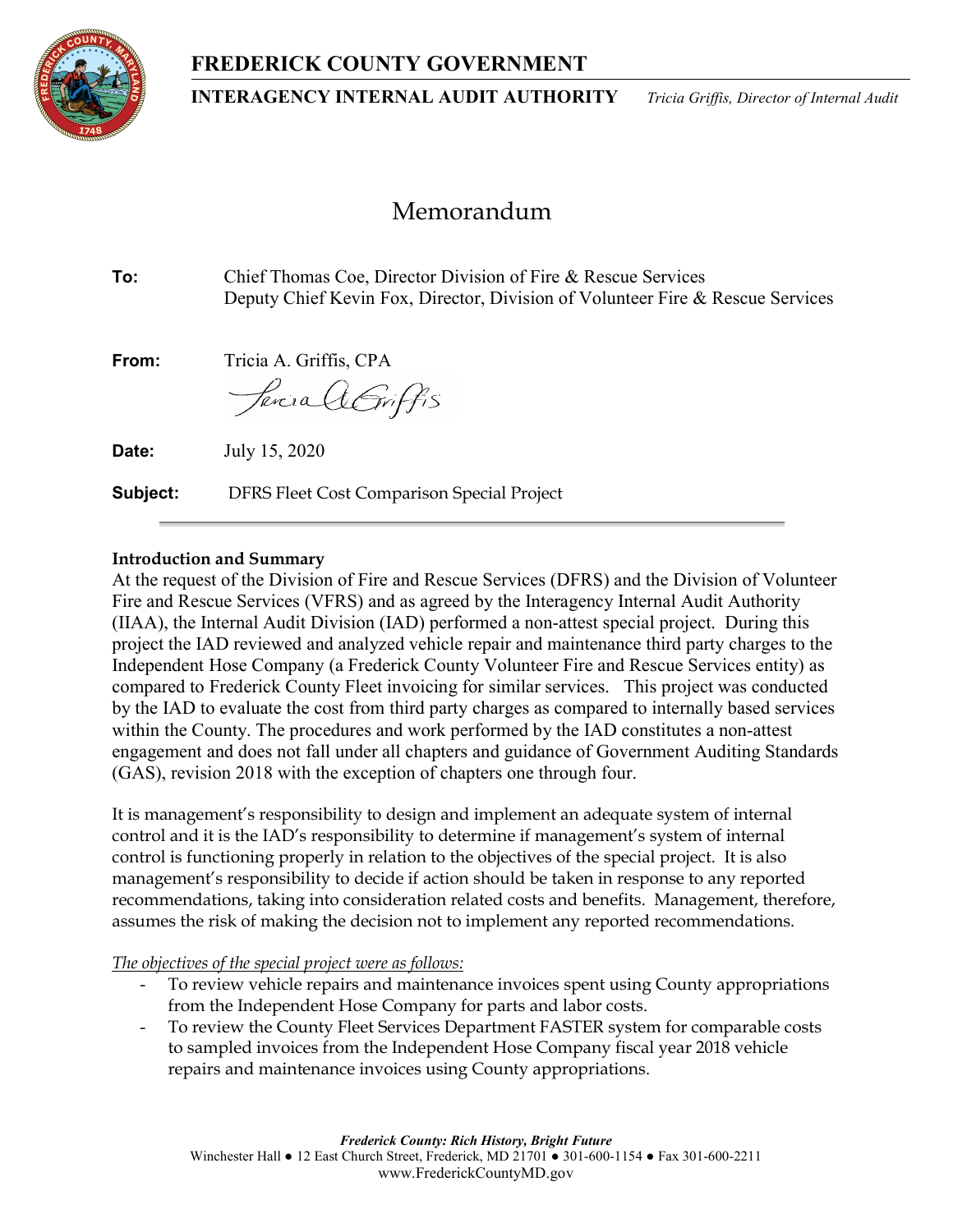- To determine if vehicle repairs and maintenance parts and labor is generally less in cost than utilizing third party services.

## Background and Informational Summary

Frederick County Government employees a Department of Fleet Services (Fleet Services) situated under the Division of Public Works. Fleet Services operates a heavy equipment and truck shop which performs general repairs and maintenance to the County owned DRFS apparatus and vehicles as well as some volunteer company owned apparatus and vehicles. Fleet Services has one Master Certified Emergency Vehicle Technician on staff and 11 total Emergency Vehicle Technician (EVT) certificates. Fleet Services is capable of performing the specialized repairs and maintenance on fire and rescue apparatus. Frederick County DFRS is comprised of both career personnel and volunteer personnel. Some stations, apparatus and vehicles within the county are volunteer company owned and are not County owned. When it comes to servicing vehicles and apparatus the County has requested that the Frederick City situated volunteer entities (stations 1, 2, 3 and 4) utilize Fleet Services as the County believes they are the best value in price, located close in proximity to the stations and highly qualified. Most volunteer companies utilize County appropriation funding for vehicle and apparatus repairs and maintenance, including station 1, Independent Hose Company. If Fleet Services is in fact the best value for services, then utilizing those services would save taxpayer funds.

Estimated sometime during 2012, the Independent Hose Company (a County Volunteer Fire and Rescue Services Corporation) requested to utilize third party servicers for their company owned vehicles and apparatus. They felt they could find better value and service by utilizing a third party organization for repairs and maintenance. Since that time, a study of comparable costs to Fleet Services has not been performed. The Independent Hose Company, is a Frederick City located company and therefore had originally been requested to utilized Fleet Services. This special project will review comparable invoicing from third party invoices to work orders under Fleet Services.

During the special project the IAD reviewed and analyzed the following data and supporting documentation:

- Through the County Finance Division the IAD obtained the electronic copies of the Independent Hose Company (the Company) fiscal year 2017 (FY17) and fiscal year 2018 (FY18) fire audits which includes a full general ledger along with each invoice which the Company expended during each fiscal year utilizing County appropriations.
- Annual vehicle repairs and maintenance invoices for FY17 and FY18 for the Company were pulled from the fire audit for review.
- Utilizing excel the IAD haphazardly sampled 22 invoices from FY18 for testing and comparison to Fleet records. The total population of invoices for FY18 on the county appropriation funds general ledger for the Company was 50 invoices (total testing percentage of 44% of invoices for the fiscal year). The total dollar value of parts tested within each invoice totaled \$25,579.27. The total dollar value of parts in the population was \$42,489.57 and the total dollar value of the invoices in total accumulated to \$69,278.24.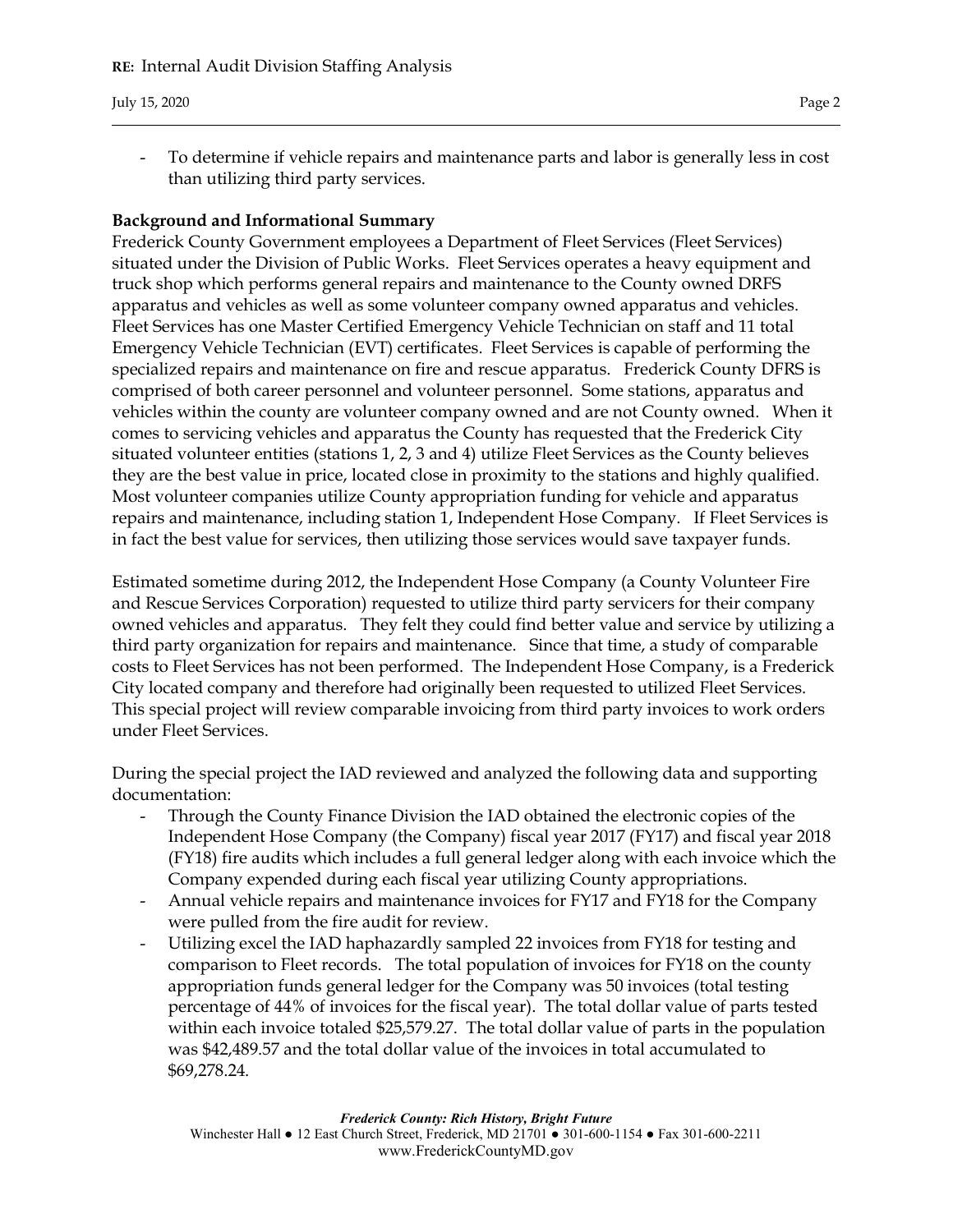- The IAD obtained access to the Fleet's FASTER software program and obtained training on utilization of the program.
- The IAD searched the Fleet Services FASTER database for comparable services and work orders to match parts costing and labor rates.
- The IAD interviewed the Director of Fleet Services and the Fleet Service Manager who is Emergency Vehicle Technician (EVT) certified, specializing in emergency services vehicles, to determine the County labor costs and parts ordering and markup percentages.
- For services in which the IAD could not find comparable parts or labor the IAD requested that Fleet Services identify current parts costs.

## Observations and Recommendations

## Observation 1:

For FY17 and FY18, the Independent Hose Company invoices for vehicle and apparatus repairs and maintenance tied to the appropriations general ledger without exception. It was apparent that the County Finance Division vouches each invoice on an annual basis to Company appropriation general ledgers and trial balances. This is an added control by the County Finance Division verifying that County appropriation dollars are spent appropriately by each VFRS company.

## Recommendations:

1.1: IAD has no recommendations in the vouching of invoices for appropriations at this time.

## Observation 2:

Of the twenty-two invoices sampled for comparison the IAD found it very difficult to tie out costing as services, vehicles or apparatus types are not always exact. Due to the differences we focused comparing major parts from vendor invoices to Fleet Services work orders. We noted that the Fleet Services work orders were not clear in linking labor charge hours to service portions and parts, therefore we were not able to compare service hours and instead focused on major parts per invoice. Per Fleet Services, the reasoning for this is that the FASTER system in which Fleet utilizes is a fleet management software system and that vendors utilize invoicing systems. Fleet management systems focus on the needs of a fleet with the use of work orders and vendor invoicing systems have a more customer invoice and payment focus.

After searching major parts through the Fleet Services FASTER system and service work orders, data was gathered, sometimes averaged for parts costing. The IAD had to request Fleet Services to assist by looking up current pricing on some parts which we were unable to locate through past work orders. Of the twenty-two invoices tested, one invoice was not successfully tested to a comparable part. Over the twenty-one tested invoices the vendor invoices ranged about \$1,827 more in cost in total (an average of \$87 more in cost per invoice). Comparisons made were in general and may not have been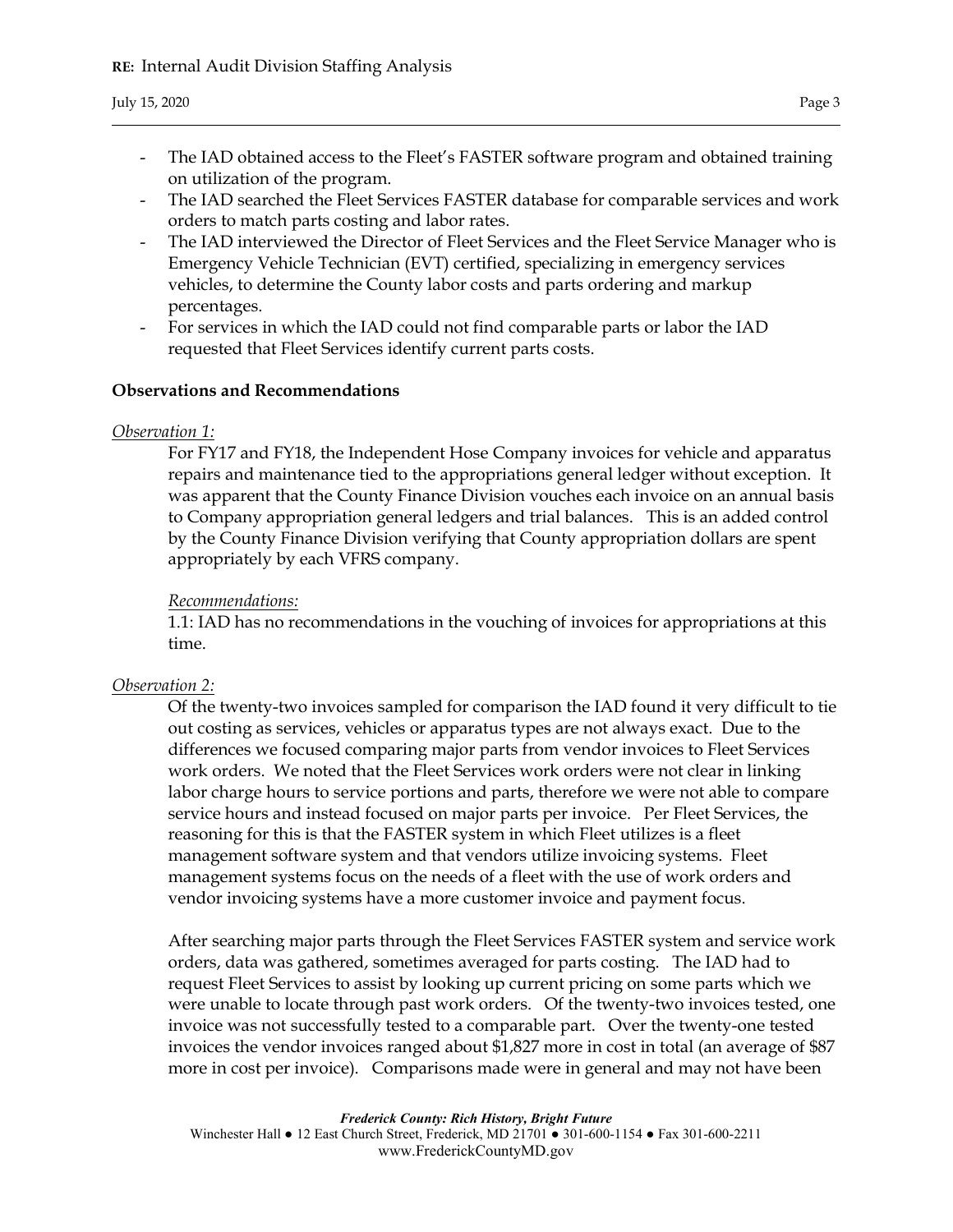exact part to part due to the fact that the exact vehicle or equipment were not always repaired and part vendors may differ from the repair vendor and fleet.

Fleet Services employees a parts and inventory manager who searches for best value parts in servicing vehicles and apparatus. The County also falls under procurement and contracting laws and regulations for large contracts with vendors. The County passes a 20% markup on parts in which they service which is charged on each work order. The markup assists Fleet Services in their operations. The markup was included in our comparison.

#### Recommendations:

2.1: Fleet Services should consider looking into the FASTER system to see if work orders can be utilized in a manner similar to an invoicing structure which breaks down labor to parts and service. This would allow the County to compare labor time to outside vendors in the future for direct service needs. The IAD understands that the systems differ and that this recommendation may not be able to be fulfilled.

#### Fleet Response to Recommendation 2.1

Fleet Services considered recommendation 2.1 and determined that creating an invoicing structure will need to be delayed until the upgrade to the web version of FASTER is completed. After this upgrade is complete, Fleet Services will review to determine what report can be develop to allow for easier comparison of the detailed information collected by FASTER and the simplified invoice information. Fleet and Procurement are currently working to finalize an agreement with FASTER to begin the conversion to FASTER Web. We are expecting a 6 to 9 month process for completion once we start. The bulk of the project is expected to begin in July 2020.

2.2: Overall, the parts costs were lower when purchased through Fleet Services. This could be due to the use of County procurement and contracting laws and regulations for competitive bidding on pricing, a lower parts markup or general inventory management oversight in searching for value. In the past Fleet Services has also utilized the purchase of re-built parts in which the IAD could not tell from the testing if that was the case in any of the tested instances. The IAD recommends the Company utilize Fleet Services for savings on parts costs and protection of price gouging. The use of Fleet Services will also help alleviate the threat of kickbacks and other potential for fraudulent activity through collusion in selecting outside entities who do not utilize the same internal controls The variance is not great, however over time can accumulate along with the risk associated with creating relationships with individuals without the use of a competitive bid environment.

## DFRS Response to Recommendation 2.2

DFRS concurs that the procurement controls are in place at Fleet Services to prevent price gouging and fraudulent activities in the purchase of parts.

#### Observation 3: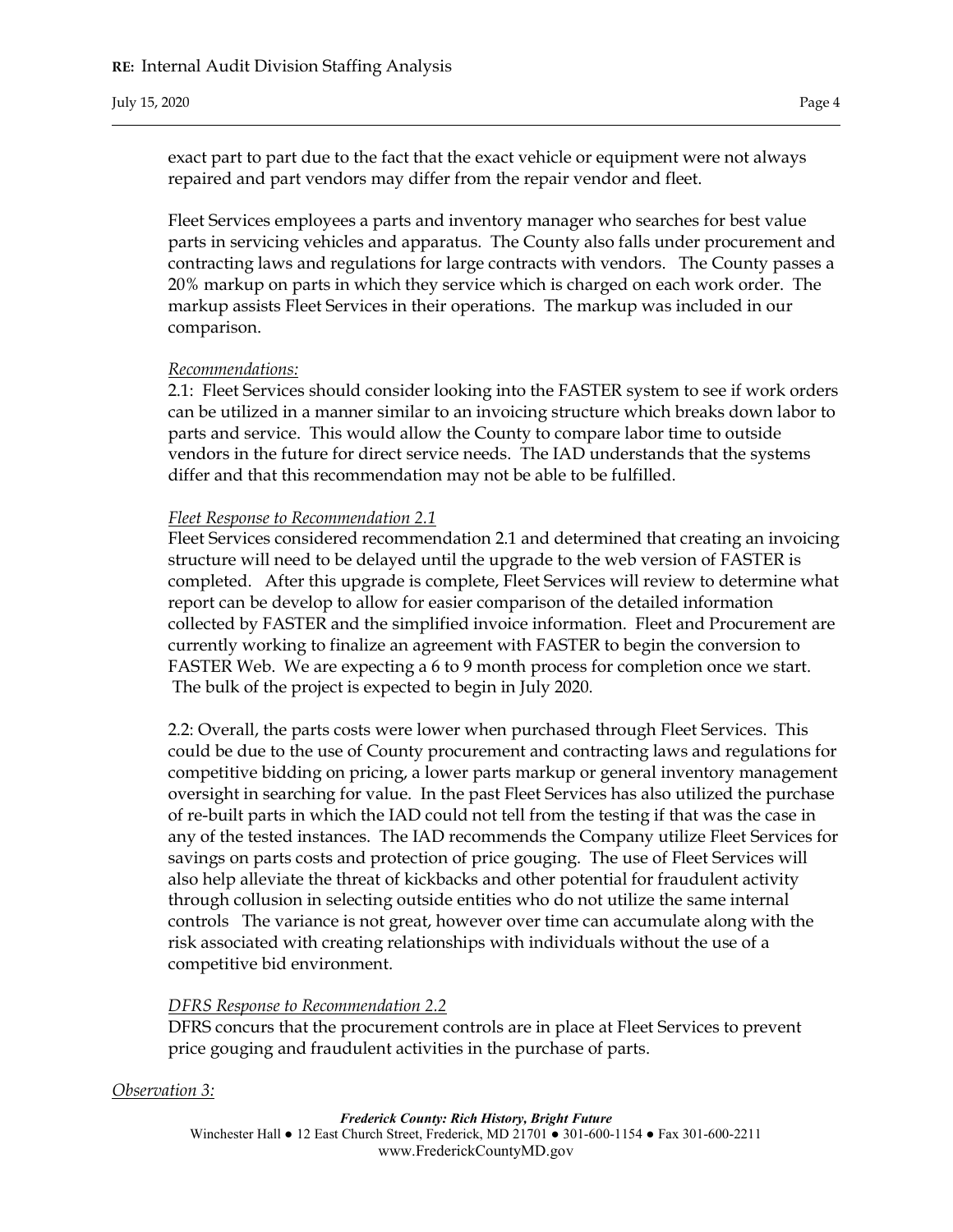It was very difficult to compare down time on vehicles and apparatus while being repaired or maintained as services and vehicles were not always the same. Vendor invoices were clear on vehicle or apparatus down time per service being performed where the Fleet Services work orders were not as clear for vehicle and apparatus down time per service work being performed.

#### Recommendations:

3.1: The IAD recommends that Fleet Services break out their work order invoicing to provide time on labor and parts services split, if they can. The IAD understands that the work order system under FASTER does not track the information like a vendor invoicing system. It was apparent that the work orders lumped the labor servicing together making it difficult to decipher the time and dates included and therefore overall downtime or downtime per service item. Per Fleet Services, they do try to record downtime within the system however, it does not always happen timely. The IAD recommends that Fleet Services create policies and procedures for staff to follow to record downtime so that future data can be collected.

## Fleet Response to Recommendation 3.1:

In an effort to establish greater consistency in the work order process, Fleet created a written procedure detailing the steps in the work order process and providing clearer guidance to staff so work orders will be managed more consistently. The procedure is in review and will be implemented upon completion. We expect to have a completed written procedure for completing and changing work order status by June 15, 2020.

## Observation 4:

The IAD learned that the labor costs under Fleet Services is \$75 per hour. During FY18, the Company mainly utilized an outside vendor which charged an \$85 per hour labor rate.

As noted in Observation 3, the IAD was unable to identify service down time in the comparison between Fleet Services and the outside vendor. Therefore the hourly rate is lower with Fleet Services, however the amount of time for services held by Fleet Services was not tested and compared for each service sampled.

#### Recommendations:

4.1: The IAD would recommend the Company use Fleet Services for vehicle and apparatus repairs and maintenance as they charge a lower labor rate than what was found in the tested invoices. The lower rate provides a better value to the Company, given that vehicle and apparatus downtime is comparable. The downtime was not able to be tested during this review. Due to the inability to complete full testing comparing the hourly labor rate to downtime, the IAD recommends the Company either utilize Fleet Services or take on procurement measures on an annual basis to ensure the best value for services, see Recommendation 4.2.

## DFRS Response to Recommendation 4.1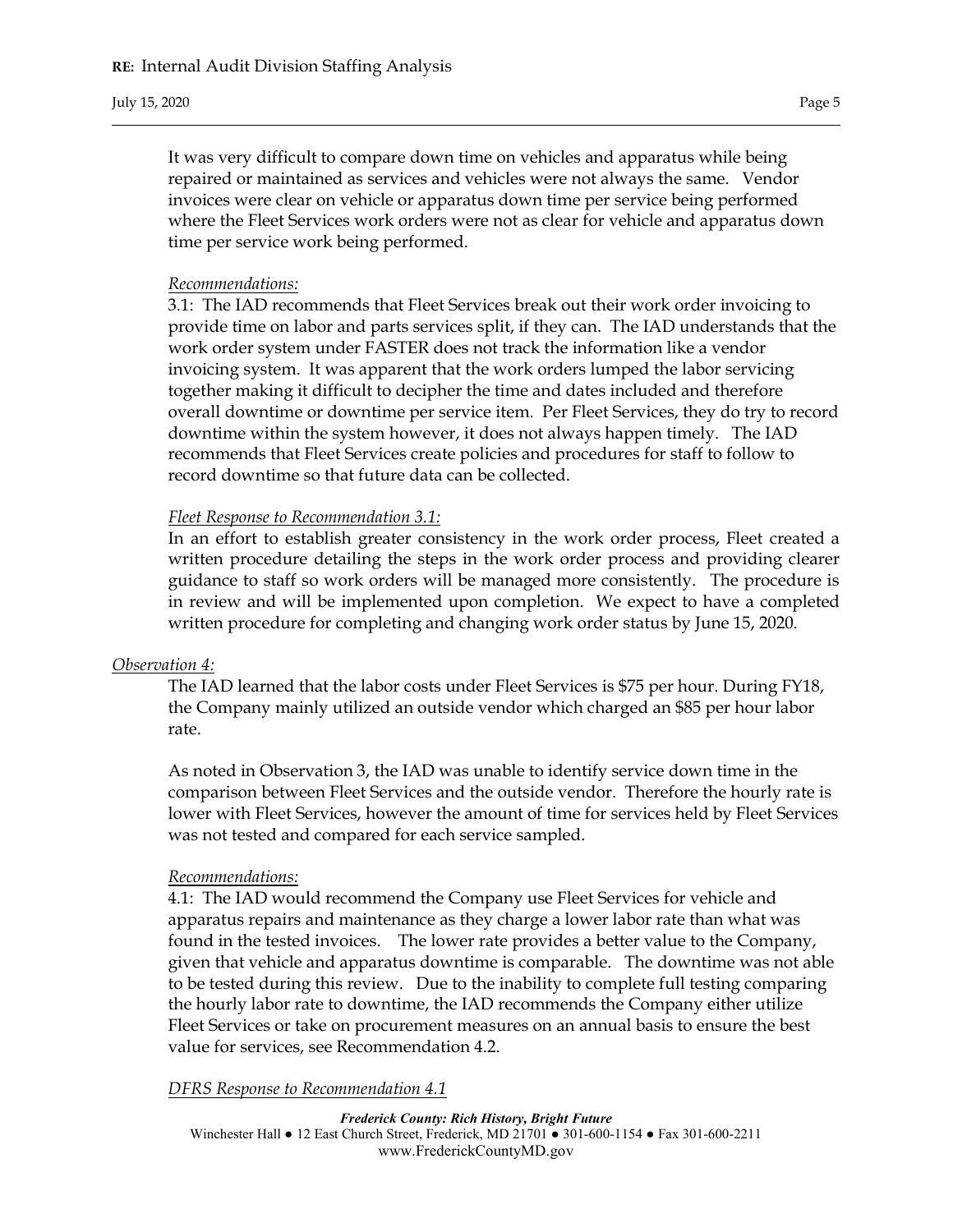DFRS concurs with the recommendation made by the IAD.

4.2: If the Company determines they should utilize outside vendors, they should perform a competitive bid process or obtain 3 or more quotes to allow vendors to compete for labor rates and obtain the best possible value. This system should be used annually to every other year. Selecting through a competitive bid or quote system every few years for a general technician keeps the prices at lower than market and keeps the open ability for fraud, waste and abuse under kickbacks or other arrangements with taxpayer funds (County appropriations are tax payer funds) at a minimum. If the Company chooses to utilize this action, they should seek rates as close to, at or below \$75 per hour.

The IAD recommends that all VFRS companies not utilizing Fleet Services apply this recommendation.

DFRS Response to Recommendation 4.2 DFRS concurs with the recommendations by the IAD.

#### Observation 5:

Fleet Services employees EVT certified mechanics. The IAD reviewed the website of the outside vendor utilized, it is not clear that they employ EVT certified technicians. The website states that they are Waterous and Hale certified. EVT certifications are a requirement through the National Fire Protection Association (NFPA) standards. DRFS follows NFPA standards as they relate to apparatus maintenance, otherwise DFRS policy and procedure is followed.

It was noted that DFRS annually inspects vehicles and apparatus for updated Department of Transportation (DOT) inspection stickers during the annual accreditation process. Therefore, DFRS is involved with understanding the status of each Company DOT inspection annually.

#### Recommendations:

5.1: The IAD recommends that when or if utilizing an outside vendor that the Company obtain the vendors EVT certification status. If a long standing relationship with an outside vendor is formed the Company should obtain the EVT certification status of the outside vendor at least on an annual basis. Even though the Company may own the vehicle or apparatus, it is still insured by the County. The County follows NFPA standards for apparatus maintenance to reduce risk in overall risk management and insurance funding. Ensuring that vehicles the County insures or assists in maintaining helps streamline that risk.

The IAD recommends that all VFRS companies not utilizing Fleet Services apply this recommendation.

DFRS Response to Recommendation 5.1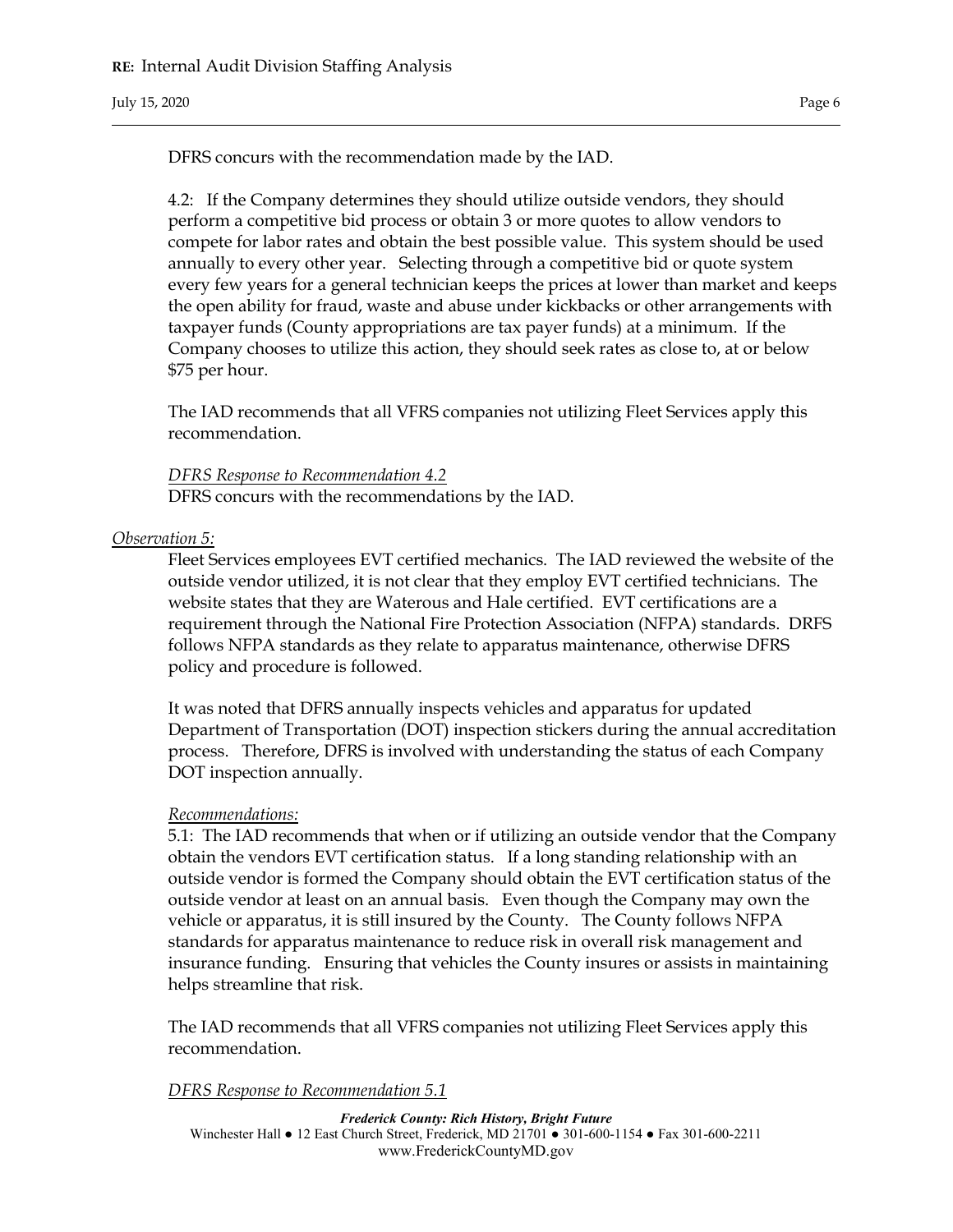DFRS concurs with the recommendations by the IAD. There should be a master file kept of EVT Certifications of repair facilities working on any Frederick County Fire & Rescue apparatus and ambulances.

5.2: The IAD recommends utilizing Fleet Services for all Frederick City Company vehicle and apparatus repairs in order to streamline the maintenance and tracking of maintenance for the protection of the County volunteers and career personnel. Fleet Services tracks maintenance time schedules and calls vehicles or apparatus in. The tracking system through the FASTER software allows Fleet Services to have an eye out for needs on vehicles and apparatus and ensure they are being maintained to the County standards. It is understood that Fleet Services does not have the capacity to maintain all Company repairs and maintenance, however potentially could maintain the Frederick City Companies. With Company vehicles and apparatus utilizing Fleet Services there would be a budget and matrix funding implication that would have to be researched in how to best bill for services. If DFRS chooses to enforce Frederick City Companies to utilize Fleet Services, the IAD will assist in researching billing and budget implications.

The IAD recommends this action for the Frederick City VFRS companies only (stations 1, 2, 3 and 4).

#### DFRS Response to Recommendation 5.2

DFRS concurs that Fleet Services does not have the capacity to handle the repairs of all fire apparatus for the County's Fire Service.

#### Observation 6:

Fleet Services location is downtown Frederick off Rosemont Avenue, the Company is located off Rosemont Avenue, less than 1 mile from Fleet Services. The outside vendor utilized during testing is located in Hagerstown, Maryland about 20 miles from the station.

The County Fleet Services runs on call 24 hours a day, 7 days a week. The County Emergency Communication Center connects to on call Fleet Services personnel who respond quickly, allowing Fleet Services to service vehicle or apparatus needs immediately if necessary. Fleet Services 24 hour service is not all encompassing and is somewhat limited to shop and staffing ability. It was not clear during testing that the outside vendor utilized has an on call 24/7 system.

#### Recommendations:

6.1: The IAD recommends the Company utilize Fleet Services for close proximity in location reducing mileage spent on vehicles and apparatus to get repairs and/or maintenance.

The IAD would recommend this action across all VFRS companies, however, it does not appear that Fleet Services has the capacity to carry that burden at this time. The IAD also realizes that this recommendation is of cost/benefit and that not all VFRS